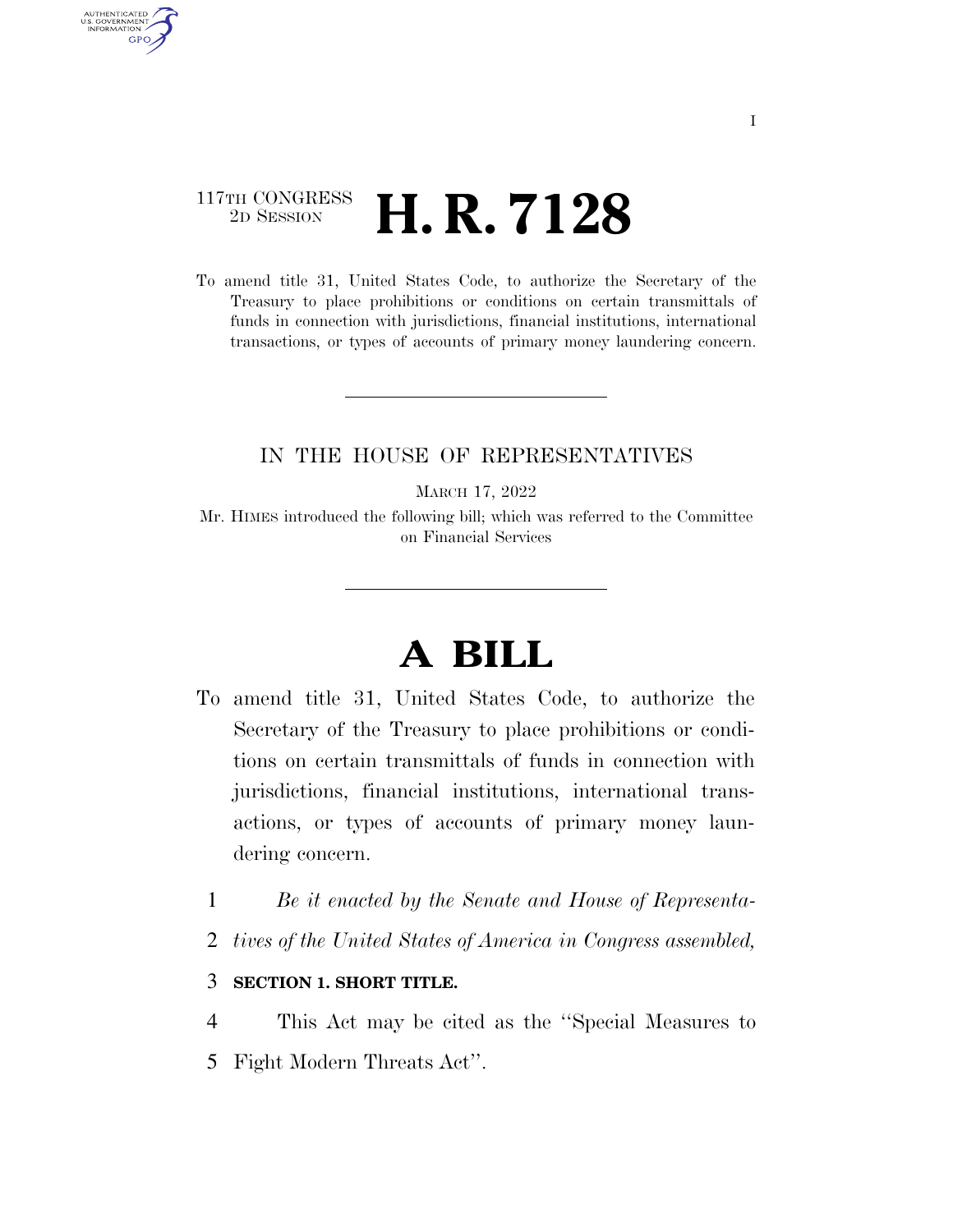### **SEC. 2. FINDINGS.**

Congress finds the following:

 (1) The Financial Crimes Enforcement Net- work (FinCEN) is the Financial Intelligence Unit of the United States tasked with safeguarding the fi- nancial system from illicit use, combating money laundering and its related crimes including ter-rorism, and promoting national security.

 (2) Per statute, FinCEN may require domestic financial institutions and financial agencies to take certain ''special measures'' against jurisdictions, in- stitutions, classes of transactions, or types of ac- counts determined to be of primary money laun- dering concern, providing the Secretary with a range of options, such as enhanced record-keeping, that can be adapted to target specific money laundering and terrorist financing and to bring pressure on those that pose money laundering threats.

 (3) This special-measures authority was grant- ed in 2001, when most cross-border transactions oc- curred through correspondent or payable-through ac- counts held with large financial institutions which serve as intermediaries to facilitate financial trans-actions on behalf of other banks.

•**HR 7128 IH** (4) Innovations in financial services have trans-formed and expanded methods of cross-border trans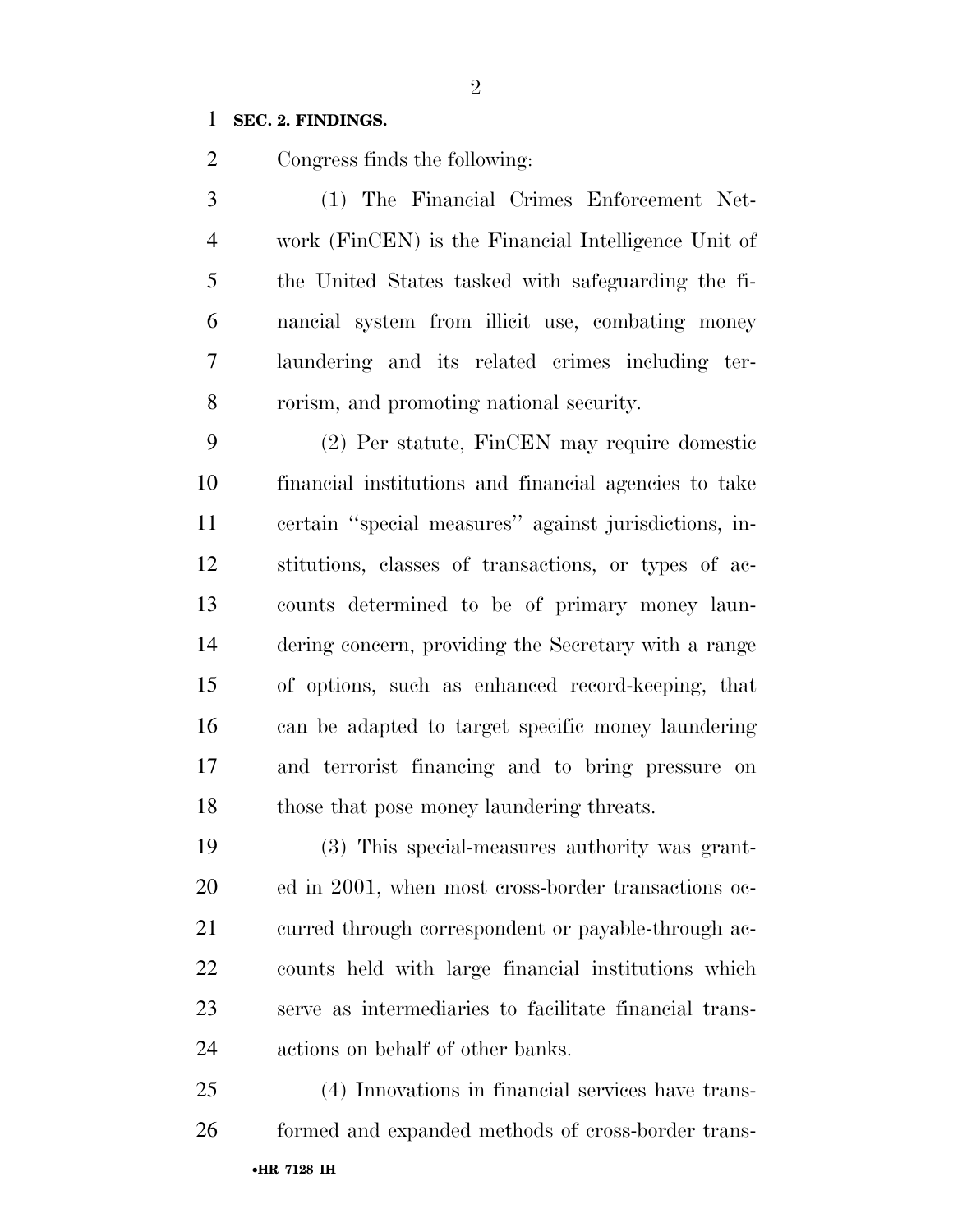actions that could not have been envisioned 20 years ago when FinCEN was given its special-measures authority.

 (5) These innovations, particularly through dig- ital assets and informal value transfer systems, while useful to legitimate consumers and law enforcement, can be tools abused by bad actors like sanctions evaders, fraudsters, money launderers, and those who commit ransomware attacks on victimized U.S. companies and which abuse the financial system to move and obscure the proceeds of their crimes.

 (6) Ransomware attacks on U.S. companies re- quiring payments in cryptocurrencies have increased in recent years, with the U.S. Treasury estimating that ransomware payments in the United States reached \$590 million in just the first half of 2021, compared to a total of \$416 million in 2020.

 (7) In July 2021, the White House, with sup- port of U.S. allies, asserted that the People's Repub- lic of China was responsible for ransomware oper- ations against private companies that included de- mands of millions of dollars, including the 2021 ransomware attacks that breached Microsoft email systems and affected thousands of consumers, State and local municipalities, and government contractors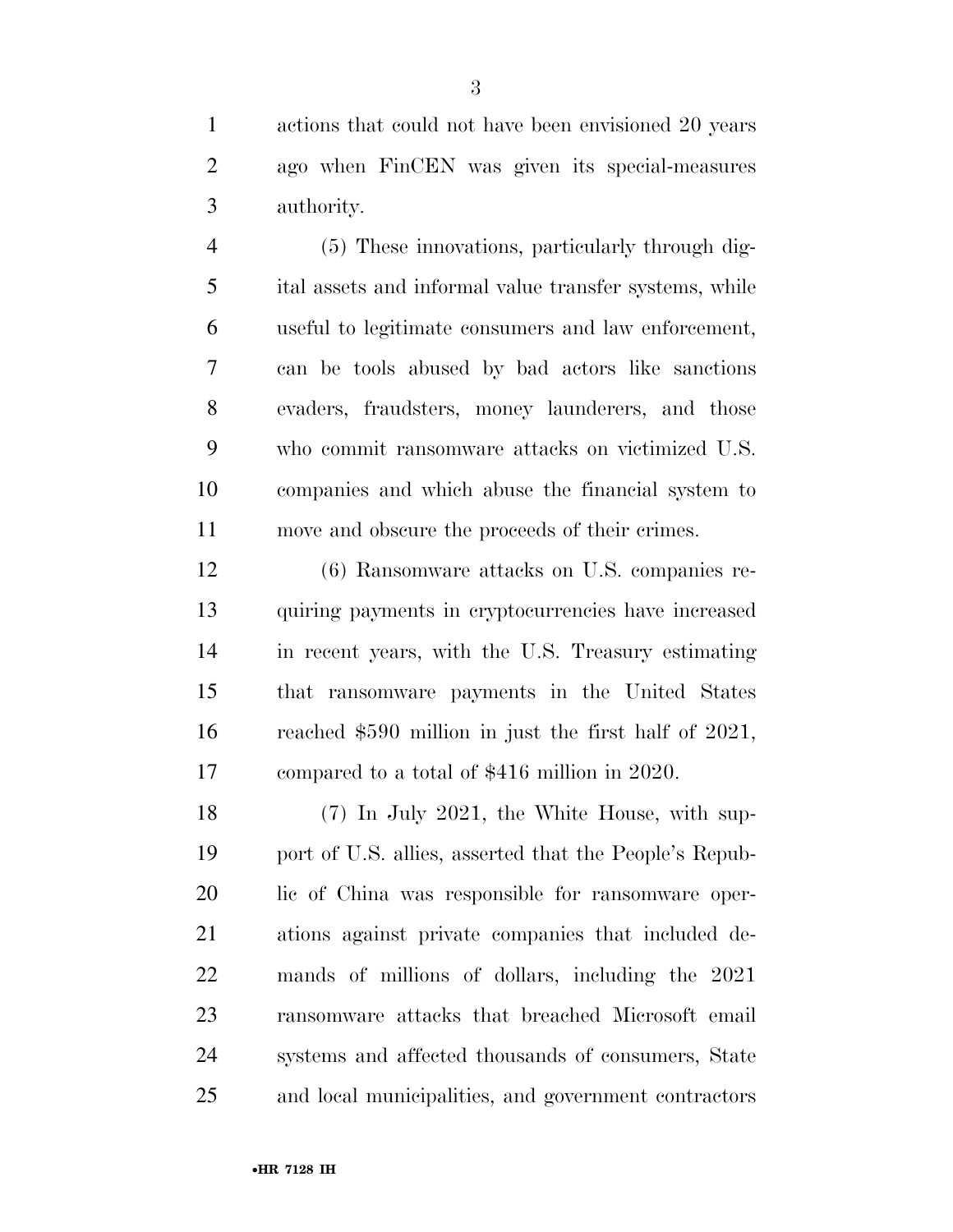| $\mathbf{1}$   | attributed to a cyber espionage group with links to    |
|----------------|--------------------------------------------------------|
| $\overline{2}$ | the Chinese Ministry of State Security.                |
| 3              | (8) As ransomware attacks organized by Chi-            |
| $\overline{4}$ | nese and other foreign bad actors continue to grow     |
| 5              | in size and scope, modernizing FinCEN's special        |
| 6              | measure authorities will empower FinCEN to adapt       |
| 7              | its existing tools, monitor and obstruct global finan- |
| 8              | cial threats, and meet the challenges of combating     |
| 9              | 21st century financial crime.                          |
| 10             | SEC. 3. PROHIBITIONS OR CONDITIONS ON CERTAIN          |
| 11             | TRANSMITTALS OF FUNDS.                                 |
| 12             | Section 5318A of title 31, United States Code, is      |
| 13             | amended—                                               |
| 14             | (1) in subsection (a) $(2)(C)$ , by striking "sub-     |
| 15             | section $(b)(5)$ " and inserting "paragraphs $(5)$ and |
| 16             | $(6)$ of subsection $(b)$ "; and                       |
| 17             | $(2)$ in subsection $(b)$ —                            |
| 18             | $(A)$ in paragraph $(5)$ , by striking "for or         |
| 19             | on behalf of a foreign banking institution"; and       |
| 20             | (B) by adding at the end the following:                |
| 21             | "(6) PROHIBITIONS OR CONDITIONS ON CER-                |
| 22             | TAIN TRANSMITTALS OF FUNDS.—If the Secretary           |
| 23             | finds a jurisdiction outside of the United States, 1   |
| 24             | or more financial institutions operating outside of    |
| $25\,$         | the United States, 1 or more types of accounts with-   |